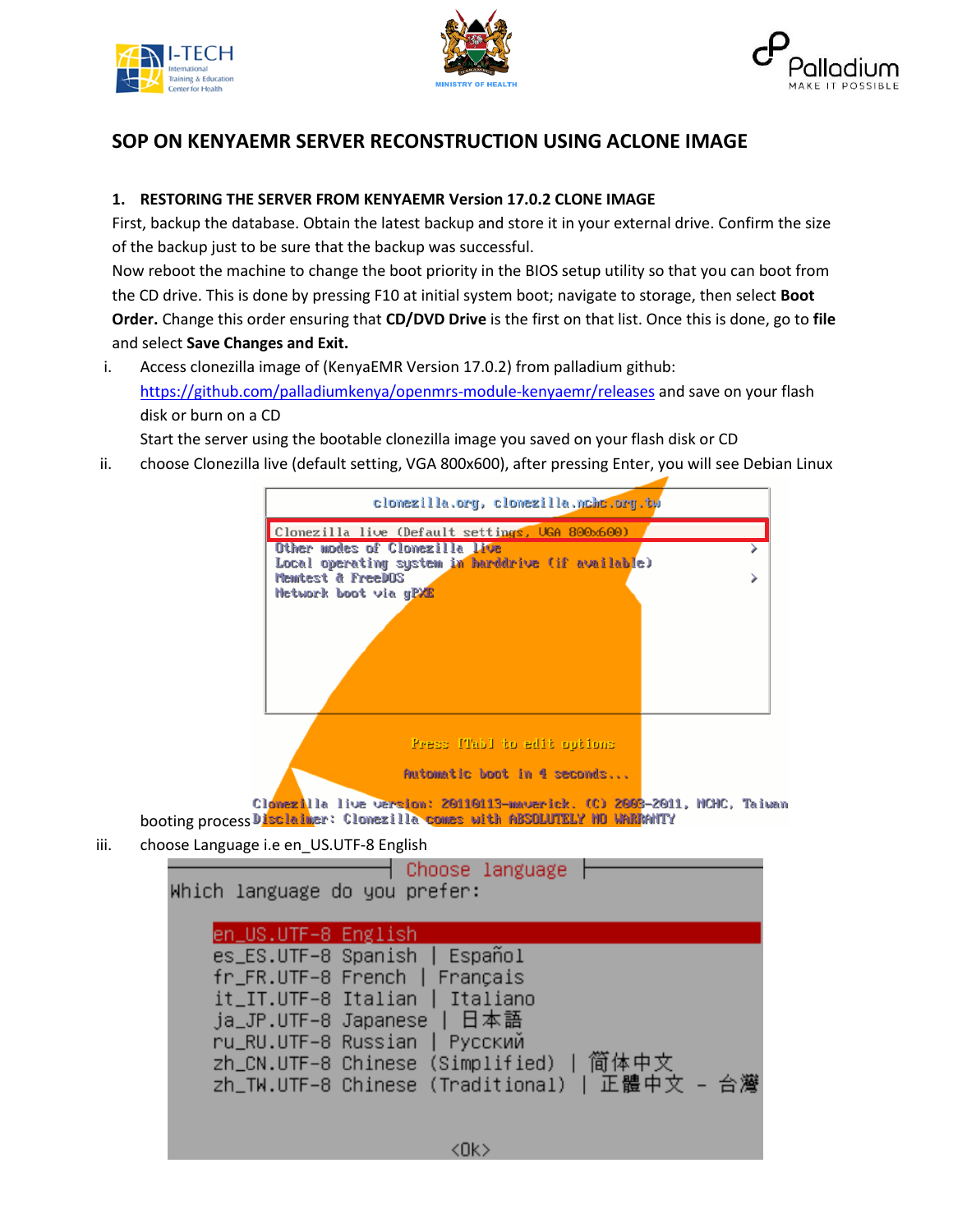





iv. Choose Keyboard Layout. Select **Don't touch Keymap** and click ok.



v. Choose Start clonezilla and click ok.

Start Clonezilla | Start Clonezilla or enter login shell (command line)? Select mode: Start\_Clonezilla Start Clonezilla Enter\_shell Enter command line prompt <Cancel>  $CDK$ vi. Choose **device-image** option. ┤ Clonezilla ├ \*Clonezilla is free (GPL) software, and comes with ABSOLUTELY NO WARRANTY\* ///Hint! From now on, if multiple choices are available, you have to press space key to mark your selection. An asterisk (\*) will be shown when the selection is done/// Two modes are available, you can (1) clone/restore a disk or partition using an image (2) disk to disk or partition to partition clone/restore. Select mode:

device−image work with disks or partitions usi device-device work directly from a disk or part

 $<$ O $k$  $>$ 

<Cancel>

vii. Choose **Local\_dev** and click ok.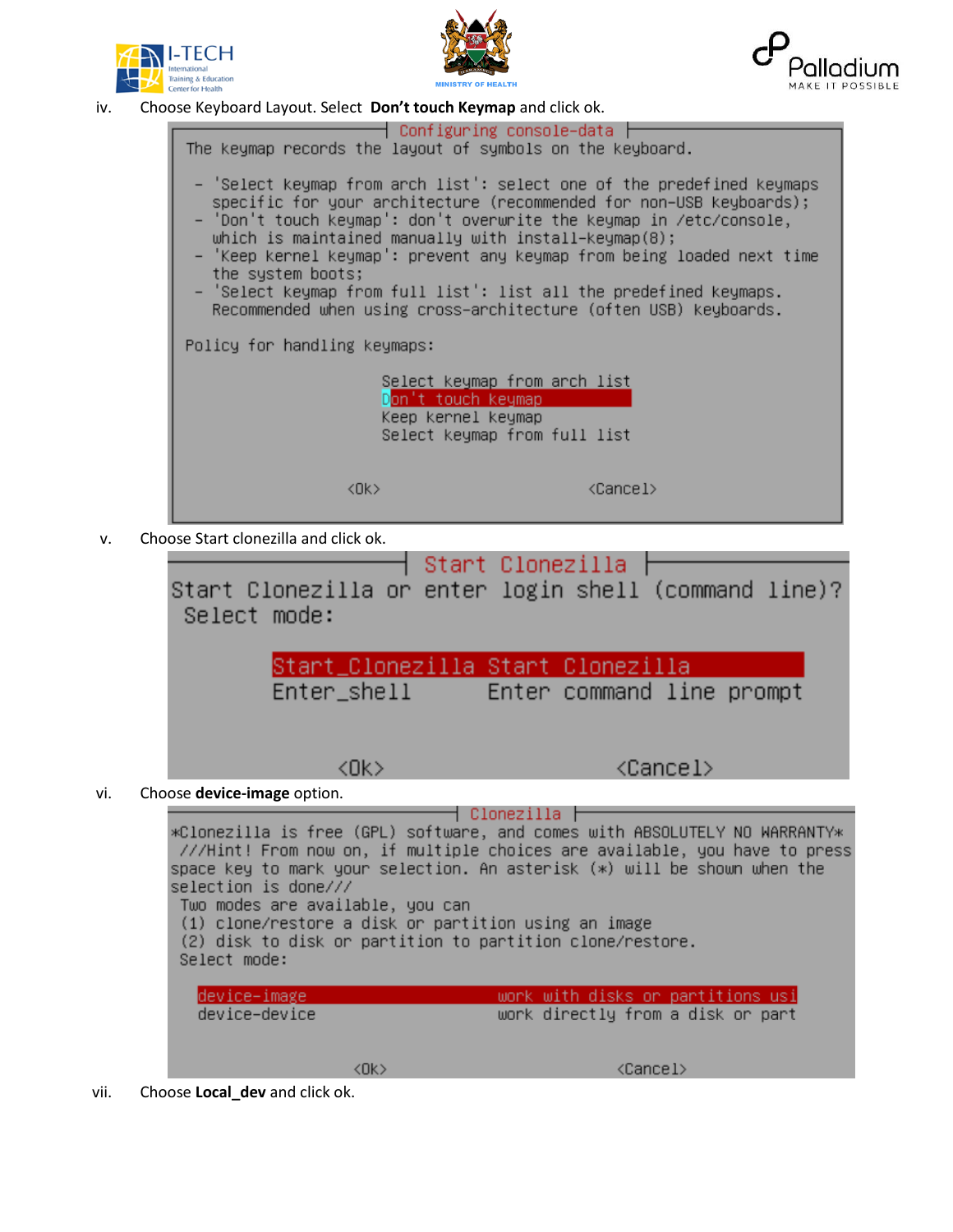





Mount Clonezilla image directory h Before cloning, you have to assign where the Clonezilla image will be saved to or read from. We will mount that device or remote resources as /home/partimag. The Clonezilla image will be saved to or read from /home/partimag.

|                                  |                                  | local_dev Use local device (E.g.: hard drive, USB drive)                                                                                                                        |
|----------------------------------|----------------------------------|---------------------------------------------------------------------------------------------------------------------------------------------------------------------------------|
| ssh_server<br>nfs_server<br>skip | Use SSH server<br>Use NFS server | samba_server Use SAMBA server (Network Neighborhood server)<br>enter_shell Enter command line prompt. Do it manually<br>Use existing /home/partimag (Memory! *NOT RECOMMENDED*) |
|                                  | <b><ok></ok></b>                 | <cancel></cancel>                                                                                                                                                               |

- viii. Now plug in the USB device with the KenyEMRClone and wait for about 10 seconds for the server to read the USB device and press enter.
- ix. Select mount point **sdb1**

│ Clonezilla – Opensource Clone System (OCS) │ Mode: Now we need to mount a device as /home/partimag (Clonezilla image(s) repository) so that we can read or save the image in /home/partimag. ///NOTE/// You should NOT mount the partition you want to backup as /home/partimag. The partition name is the device name in GNU/Linux. The first partition in the first disk is "hda1" or "sda1", the 2nd partition in<br>the first disk is "hda2" or "sda2", the first partition in the second disk is "hdb1" or "sdb1"... If the system you want to save is MS windows, normally C: is hda1 (for PATA) or sda1 (for PATA, SATA or SCSI), and D: could be hda2 (or sda2), hda5 (or sda5)...:

| sda1<br>sda2<br>sdb1 |      | 105MB_ntfs(In_VBOX_HARDDISK_)_ata<br>21.4GB_ntfs(In_VBOX_HARDDISK_)_at<br>2000GB_ext3(In_EARS-00S8B1_)_usb- |
|----------------------|------|-------------------------------------------------------------------------------------------------------------|
|                      | (Nk) | <cancel></cancel>                                                                                           |

x. Select / top\_directory\_in\_the\_local\_device.

|                                     |           | ┤ Clonezilla – Opensource Clone System (OCS)<br>Which directory is for the Clonezilla image (only the first level of<br>directories are shown, and the Clonezilla image (i.e. directory) itself will<br>be excluded. If there is a space in the directory name, it will _NOT_ be |
|-------------------------------------|-----------|----------------------------------------------------------------------------------------------------------------------------------------------------------------------------------------------------------------------------------------------------------------------------------|
| / Top_directory_in_the_local_device |           |                                                                                                                                                                                                                                                                                  |
|                                     | <ok></ok> | <cancel></cancel>                                                                                                                                                                                                                                                                |

xi. Choose Beginner mode: Accept the default options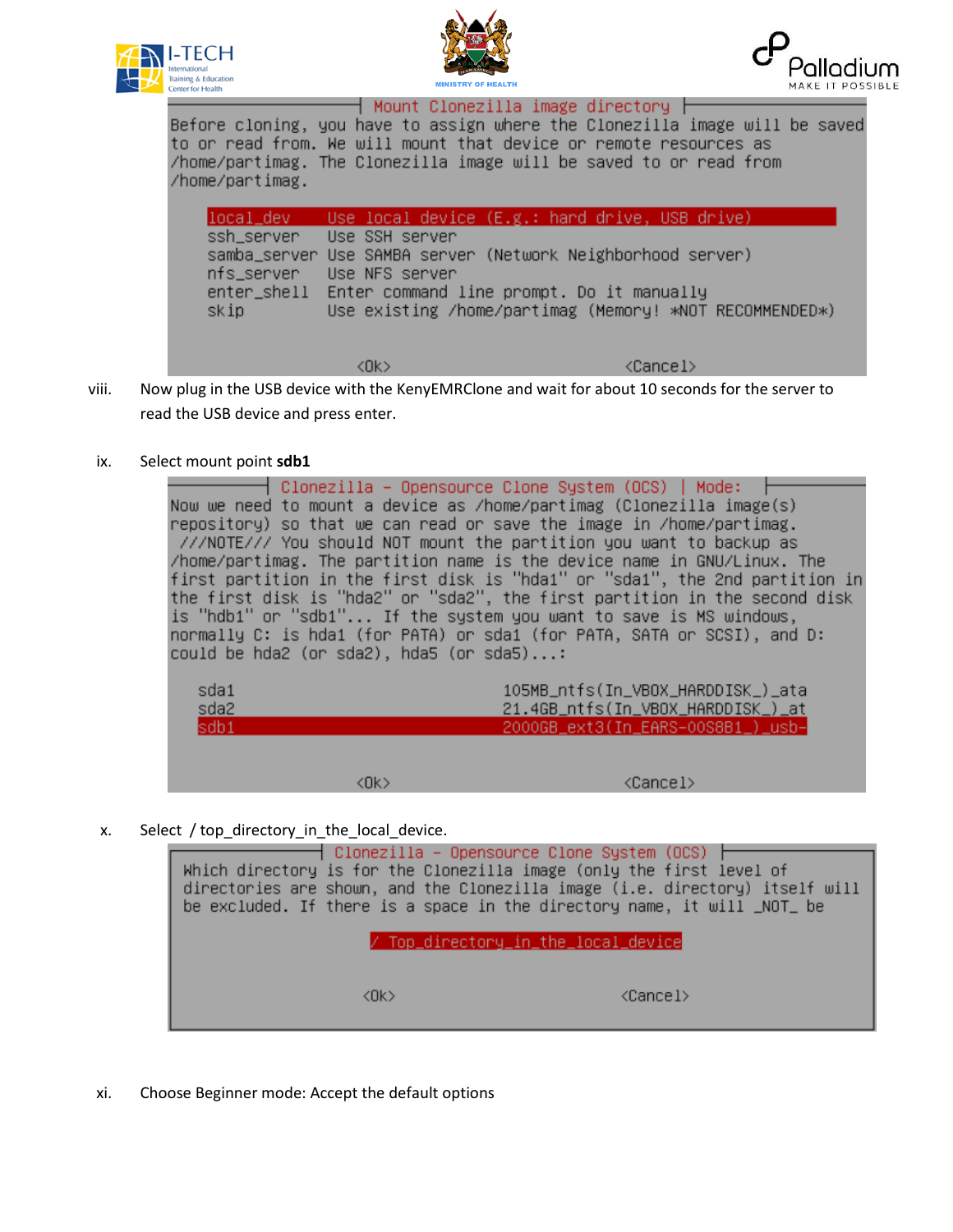





| Clonezilla – Opensource Clone System (OCS)  <br>Choose the mode to run the following wizard about advanced parameters: |  |
|------------------------------------------------------------------------------------------------------------------------|--|
| Beginner Beginner mode: Accept the default options<br>Expert mode: Choose your own options<br>Expert                   |  |
|                                                                                                                        |  |
| $\langle$ Ok $\rangle$<br><cancel></cancel>                                                                            |  |

xii. Now select **restoredisk Restore\_an \_image\_to\_local\_disk.**

| selection is done///<br>Select mode: |                                                              | Clonezilla: Select mode<br>is recommended to backup important files before restoring!***                                                                                                                                          | *Clonezilla is free (GPL) software, and comes with ABSOLUTELY NO WARRANTY*<br>This software will overwrite the data on your hard drive when restoring! It<br>///Hint! From now on, if multiple choices are available, you have to press<br>space key to mark your selection. An asterisk (*) will be shown when the |
|--------------------------------------|--------------------------------------------------------------|-----------------------------------------------------------------------------------------------------------------------------------------------------------------------------------------------------------------------------------|---------------------------------------------------------------------------------------------------------------------------------------------------------------------------------------------------------------------------------------------------------------------------------------------------------------------|
|                                      | savedisk<br>saveparts<br>restoredisk<br>restoreparts<br>exit | Save_local_disk_as_an_image<br>Save_local_partitions_as_an_image<br>Restore_an_image_to_local_disk<br>Restore_an_image_to_local_partitions<br>recovery-iso-zip Create_recovery_Clonezilla_live<br>Exit. Enter command line prompt |                                                                                                                                                                                                                                                                                                                     |
|                                      | <ok></ok>                                                    |                                                                                                                                                                                                                                   | <cancel></cancel>                                                                                                                                                                                                                                                                                                   |

xiii. Select the name of the KenyaEMRClone. **NB: We have two clone images, one for EliteDesktop and another for HP Compaq Elite Microtower.**

| ┌ Clonezilla – Opensource Clone System (OCS)   Mode: savedisk ├<br>Input a name for the saved image to use<br><b>HP Elite Desktop</b><br><b>HP Compag Elite Microtower</b> |                   |
|----------------------------------------------------------------------------------------------------------------------------------------------------------------------------|-------------------|
| ∢∏k >                                                                                                                                                                      | <cancel></cancel> |

xiv. Choose the target disk we want to restore i.e **sda** and enter.

| Choose local disk as source. | ┤ Clonezilla – Opensource Clone System (OCS) │ Mode: savedisk ├<br>The disk name is the device name in GNU/Linux. The first disk in the system<br>is "hda" or "sda", the 2nd disk is "hdb" or "sdb" Press space key to mark<br>your selection. An asterisk $(*)$ will be shown when the selection is done: |
|------------------------------|------------------------------------------------------------------------------------------------------------------------------------------------------------------------------------------------------------------------------------------------------------------------------------------------------------|
|                              | 21.5GB_VBOX_HARDDISK__ata-VBOX_HARDDISK_VB5e3d5054-258001f3                                                                                                                                                                                                                                                |
| <nk></nk>                    | <cancel></cancel>                                                                                                                                                                                                                                                                                          |